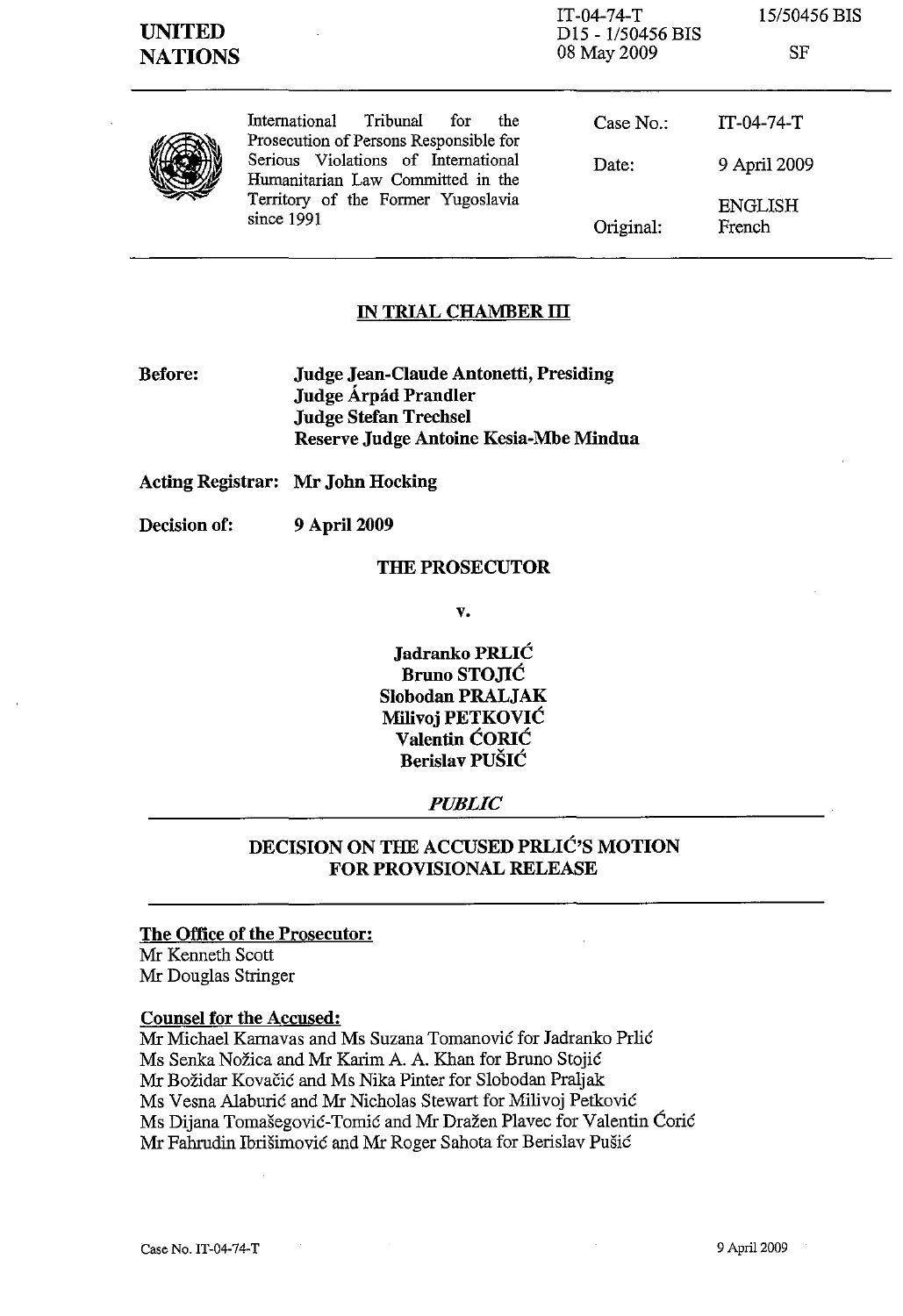#### **I. INTRODUCTION**

1. Trial Chamber III ("Chamber") of the International Tribunal for the Prosecution of Persons Responsible for Serious Violations of International Humanitarian Law Committed in the Territory of the Former Yugoslavia since 1991 ("Tribunal") was initially seized of a motion for the provisional release of the Accused Jadranko Prlić ("Accused Prlić") filed confidentially by Counsel for the Accused Prlic ("Prlic Defence") together with a confidential aunex on 2 March 2009, and was then seized of a fresh motion for provisional release filed publicly together with three aunexes on 17 March 2009 in place of the motion of 2 March 2009.

#### **II. PROCEDURAL BACKGROUND**

2. On 2 March 2009, the Prlic Defence publicly filed "Jadranko Prlic's Request for Extension of Word Limit for his Motion for Provisional Release & Jadranko Prlic's Motion for Provisional Release" ("Request of 2 March 2009") together with a confidential aunex, requesting the Chamber to grant the Prlic Defence leave to submit a motion exceeding the authorised word count and seeking the Accused Prlic's provisional release to the Republic of Croatia for an indeterminate period running until the conclusion of the trial. $<sup>1</sup>$ </sup>

3. On 5 March 2009, the Ministry of Foreign Affairs of the Kingdom of the Netherlands sent a letter to the Tribunal stating that it did not object to the Accused Prlic's provisional release.<sup>2</sup>

4. At the hearing on 9 March 2009, the Prosecution informed the Chamber that it did not intend to file a response to the Request of 2 March 2009.<sup>3</sup>

5. On 9 March 2009, the Chamber rendered an oral decision dismissing the Request of 2 March 2009 with respect to the Prlic Defence's request to exceed the word limit, decided not to examine the central issue raised in the Request of 2 March

<sup>&</sup>lt;sup>1</sup> Request of 2 March 2009, pp. 1 and 21.

<sup>&</sup>lt;sup>2</sup> Letter from the Kingdom of the Netherlands regarding the provisional release of Jadranko Prlić, 5 March 2009.

 $3$  Transcript in French ("T(F)"), 9 March 2009, p. 37888.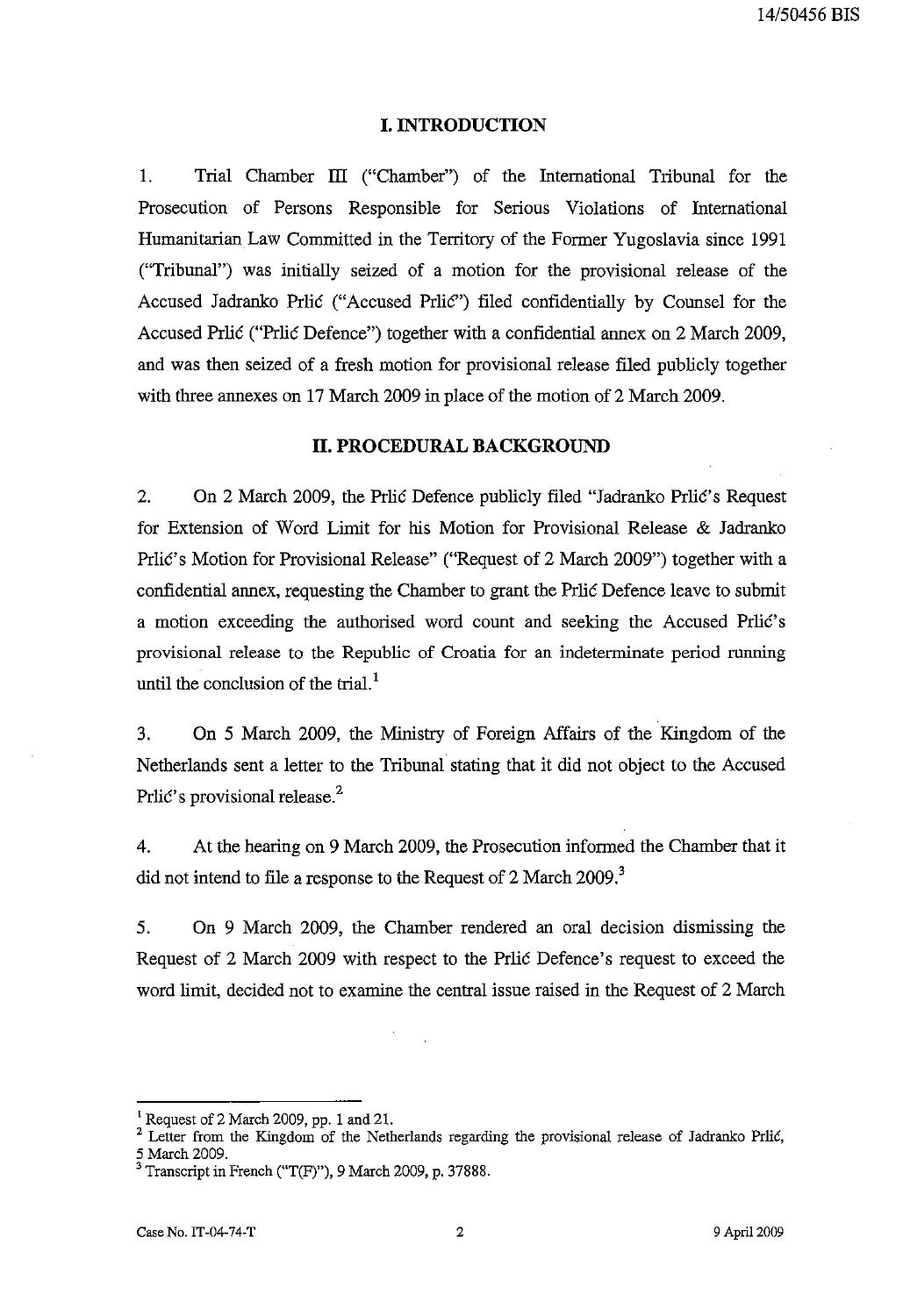2009, i.e. the motion for the Accused Prlic's provisional release, and instructed the Prlic Defence to make a fresh filing complying with the authorised word limit.<sup>4</sup>

6. On 13 March 2009, the Prlie Defence filed "Jadranko Prlie's Expedited Request for Reconsideration of Leave to Exceed Word Limit for Jadranko Prlić's Motion for Provisional Release" ("Request for Reconsideration").

7. On 16 March 2009, the Prosecution informed the Chamber by email that it would not be responding to the Request for Reconsideration.

8. On 16 March 2009, the Chamber rendered an oral decision dismissing the Request for Reconsideration and again instructing the Prlic Defence to file a fresh motion for the Accused Jadranko Prlic's provisional release that did not exceed the 3,000-word authorised limit.<sup>5</sup>

9. On 17 March 2009, the Prlic Defence publicly filed "Jadranko Prlic's Motion for Provisional Release" ("Motion of 17 March 2009") together with three annexes, seeking the Accused Prlic's provisional release to the Republic of Croatia for the remainder of the trial, covering an indeterminate period of approximately twenty-one months, and more specifically until the delivery of the judgement.<sup>6</sup>

10. On 18 March 2009, following further consultation by the Prlie Defence after the Motion of 17 March 2009 had been filed, the Ministry of Foreign Affairs of the Kingdom of the Netherlands sent the Tribunal a further letter reiterating that it did not object to the Accused Prlic's provisional release. $\frac{7}{1}$ 

11. On 27 March 2009, the Office of the Prosecutor ("Prosecution") publicly filed its "Prosecution Response to Jadranko Prlić's Motion for Provisional Release" ("Response") in which it opposed the Accused Prlie's being provisionally released until the end of the trial. $8$ 

<sup>4</sup> T(F), 9 March 2009, pp. 37802-37803.

<sup>5</sup> T(F), 16 March 2009, p. 37987.

 $6$  Motion of 17 March 2009, pp. 1 and 9.

<sup>&</sup>lt;sup>7</sup> Letter from the Kingdom of the Netherlands regarding the provisional release of Jadranko Prlić, 18 March 2009.

<sup>&</sup>lt;sup>8</sup> Prosecution Response, paras. 2 and 13.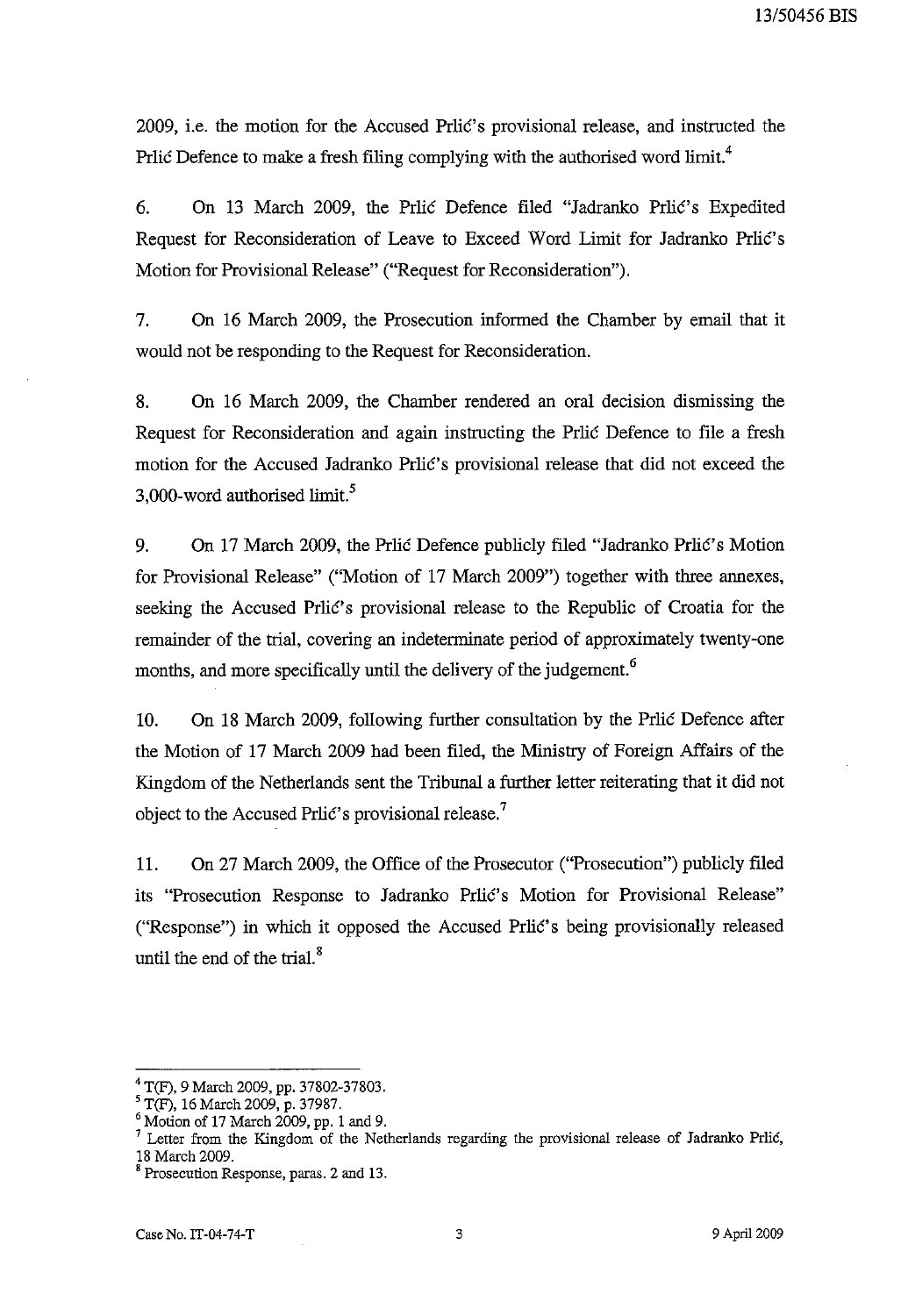12. On 30 March 2009, the Prlic Defence filed "Jadranko Prlic's Expedited Request for Leave to Reply to the Prosecution Response to Jadranko Prlic's Motion for Provisional Release" ("Request to Reply").

13. On 2 April 2009, the Chamber rendered an oral decision dismissing the Prlic Defence's Request to Reply.<sup>9</sup>

**14.** The Chamber notes that the other defence teams did not file any responses to the Motion of 17 March 2009.

# **III. APPLICABLE LAW**

15. Pursuant to Rule 65(A) of the Rules of Procedure and Evidence ("Rules"), once detained, an accused may not be released except upon an order of a Chamber. Under Rule 65(B) of the Rules, a Chamber may order release only after giving the host country and the State to which the accused seeks to be released the opportunity to be heard and only if it is satisfied that the accused will appear for trial and, if released, will not pose a danger to any victim, witness or other person.

16. In line with the Tribunal's established jurispmdence, the decision to grant or deny provisional release under Rule 65 of the Rules is at the discretion of the Chamber.<sup>10</sup> In deciding whether the requirements of Rule  $65(B)$  of the Rules have been met, a Chamber must consider all of those relevant factors which a reasonable Trial Chamber would have been expected to take into account before coming to a decision.<sup>11</sup> The Chamber must then provide a reasoned opinion indicating its view on

<sup>9</sup> T(F), 2 April 2009, pp. 38796-38797.

*<sup>10</sup> Prosecutor* v. *Jovica Stanisic and Franko Simatovic,* case no. IT-03-69-AR65.4, Decision on Prosecution Appeal of Decision on Provisional Release and Motions to Present Additional Evidence Pursuant to Rule 115, 26 June 2008 *("Jovica Stanisić* Decision of 26 June 2008"), para. 3; *Prosecutor* v. *Milutinovic et a!.,* case no. IT-05-87-AR65.2, Decision on Interlocutory Appeal of Denial of Provisional Release During the Winter Recess, 14 December 2006, para. 3; *Prosecutor* v. *Popovic et a!.,* case no. IT-65-88-AR65.2, Decision on Defence's Interlocutory Appeal of Trial Chamber's Decision Denying Ljubomir Borovčanin Provisional Release, 30 June 2006, para. 5; Prosecutor *v. Prlic et al.,* case no. IT-04-74-AR65.7, Decision on "Prosecution's Appeal from *Decision relative* a *la demande de mise en liberte provisoire de l'Accuse Petkovic* Dated 31 March 2008",21 April 2008 . *("Petkovic* Decision of 21 April 2008"), para. 5; *Prosecutor v. Prlic et al.,* case no. IT-04-74-AR65.8, *Decision relative a l'appel inter jete par I'Accusation contre la decision relative a la demande de mise en liberte provisoire de l'Accuse Prlic rendue Ie* 7 *avril 2008,* 25 April 2008 *("Prlic* Decision of 25 April 2008"), para. 7.

<sup>11</sup>*Prosecutor v. Mico Stanisic,* case no. IT-04-79-AR65.1, Decision on Prosecution's Interlocutory Appeal of Mico StanisiC's Provisional Release, 17 October 2005 *("Mico Stanisic* Decision of 17 October 2005"), para. 8; *Jovica Stanisic* Decision of 26 June 2008, para. 35; *Petkovic* Decision of 21 April 2008, para. 8; *Prlic* Decision of 25 April 2008, para. 10.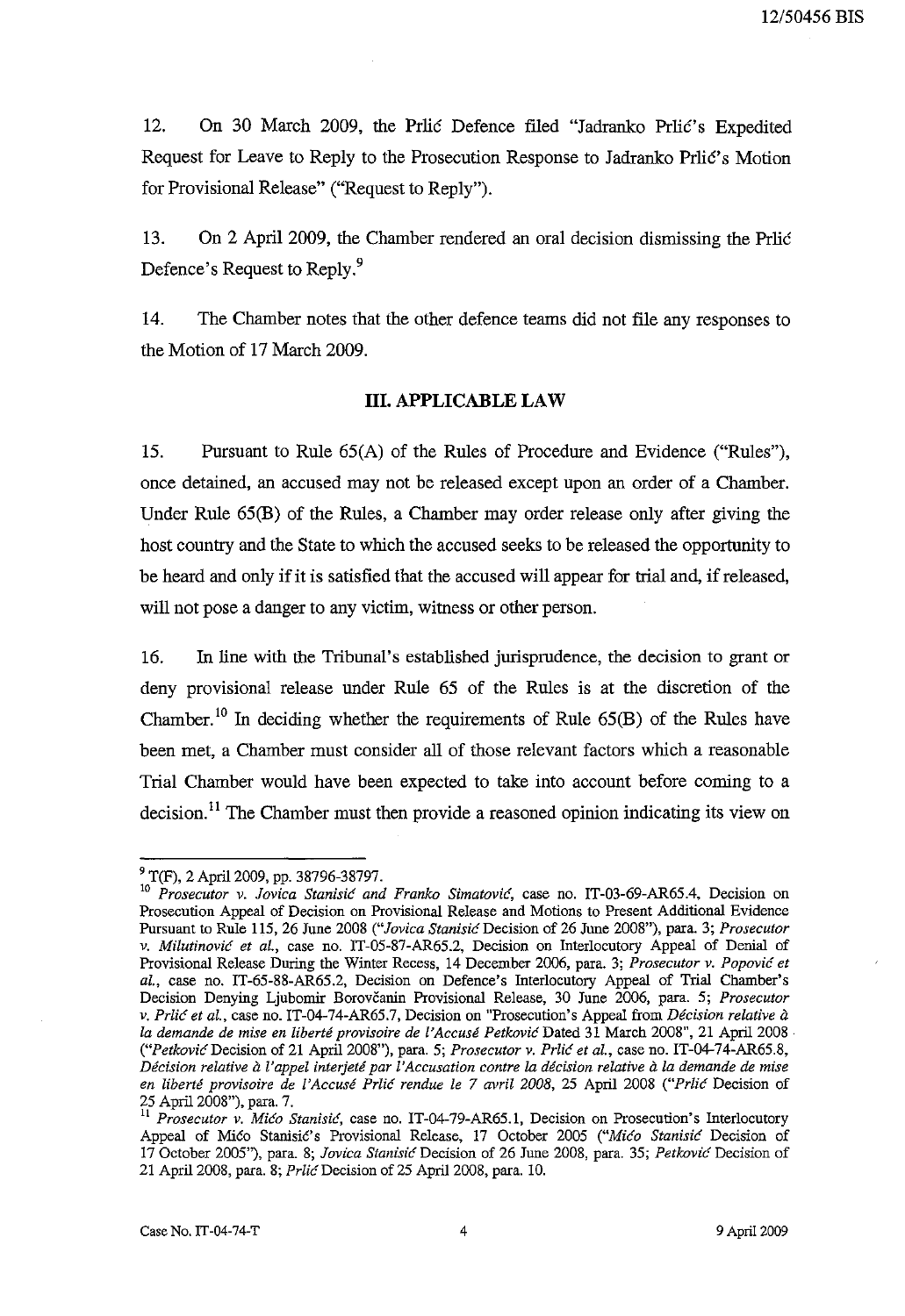those relevant factors.<sup>12</sup> What these relevant factors are, as well as the weight to be accorded to them, depends upon the particular circumstances of each case.<sup>13</sup> This is because decisions on motions for provisional release are fact-intensive and cases are considered on an individual basis in light of the particular circumstances of the individual accused.<sup>14</sup> The Chamber is required to assess these circumstances not only as they exist at the time when it reaches its decision on provisional release but also, as much as can be foreseen, at the time the accused is expected to return to the International Tribunal.<sup>15</sup>

17. According to the Appeals Chamber's recent jurisprudence, the close of the Prosecution case constitutes a significant change in circumstances necessitating a renewed and detailed consideration of the flight risk posed by an accused.<sup>16</sup> In such circumstances, and even where a Trial Chamber is satisfied that sufficient guarantees have been offered, it should use its discretion to grant provisional release only where sufficiently compelling humanitarian grounds tip the balance in favour of so doing.<sup>17</sup> Accordingly, provisional release may only be granted "at a late stage of the proceedings, and in particular after the close of the Prosecution case, when sufficiently compelling humanitarian reasons exist to justify the release and, even when provisional release is found to be justified in light of the nature of the circumstances, the length of the release should nonetheless be proportional to these **. ,,18** circumstances.

18. This said, according to the Appeal Chamber's jurisprudence, the Chamber is best positioned to assess whether circumstances at trial, such as the closure of the

<sup>&</sup>lt;sup>12</sup> Jovica Stanisić Decision of 26 June 2008, para. 35; *Petković* Decision of 21 April 2008, para. 8; *Prlic* Decision of 25 April 200B, para. *10; Mico Stanisic* Decision of 17 October 2005, para. B.

<sup>&</sup>lt;sup>13</sup> Jovica Stanisić Decision of 26 June 2008, para. 35; Petković Decision of 21 April 2008, para. 8; *Prlic* Decision of 25 April 2008, para. 10.

<sup>14</sup>*Prosecutor v. Boskoski and Tarkulovski,* case no. IT-04-B2-AR65.1, Decision on Johan Tarkulovski's Interlocutory Appeal on Provisional Release, 4 October 2005, para. 7; *Jovica Stanisić* Decision of 26 June 2008, para. 35; *Petkovic* Decision of 21 April 2008, para. 8; *Prlic* Decision of 25 April 2008, para. 10; Mico Stanisic Decision of 17 October 2005, para. 8.

<sup>&</sup>lt;sup>15</sup> Jovica Stanisić Decision of 26 June 2008, para. 35; *Petković* Decision of 21 April 2008, para. 8; *PrlicDecision* of 25 April200B, para. 10; *Mico StanisicDecision* of 17 October 2005, para. B.

<sup>&</sup>lt;sup>16</sup> Prosecutor v. Prlić et al., case no. IT-04-74-AR65.5, *Décision relative à l'appel unique interjeté par I'Accusation contre les décisions ordonnant la mise en liberté provisoire des Accusés Prlić, Stojić,* 

*Praljak, Petković et Ćorić*, 11 March 2008 ("*Prlić* Decision of 11 March 2008"), para. 20.<br><sup>17</sup> Décision faisant suite à l'appel interjeté par Slobodan Praljak contre la décision rendue le *2 decembre 2008 par la Chamhre de premiere instance concernant la mise en liberte provisoire ("PrlicDecision* of 16 December 2008"); *PrlicDecision* of 11 March 2008, para. 21; *PrlicDecision* of 25 April 2008, para. 16; Petković Decision of 21 April 2008, para. 17.

<sup>18</sup> Petkovic Decision of 21 April 2008, para. 17; *Prlic* Decision of 25 April 2008, para. 16.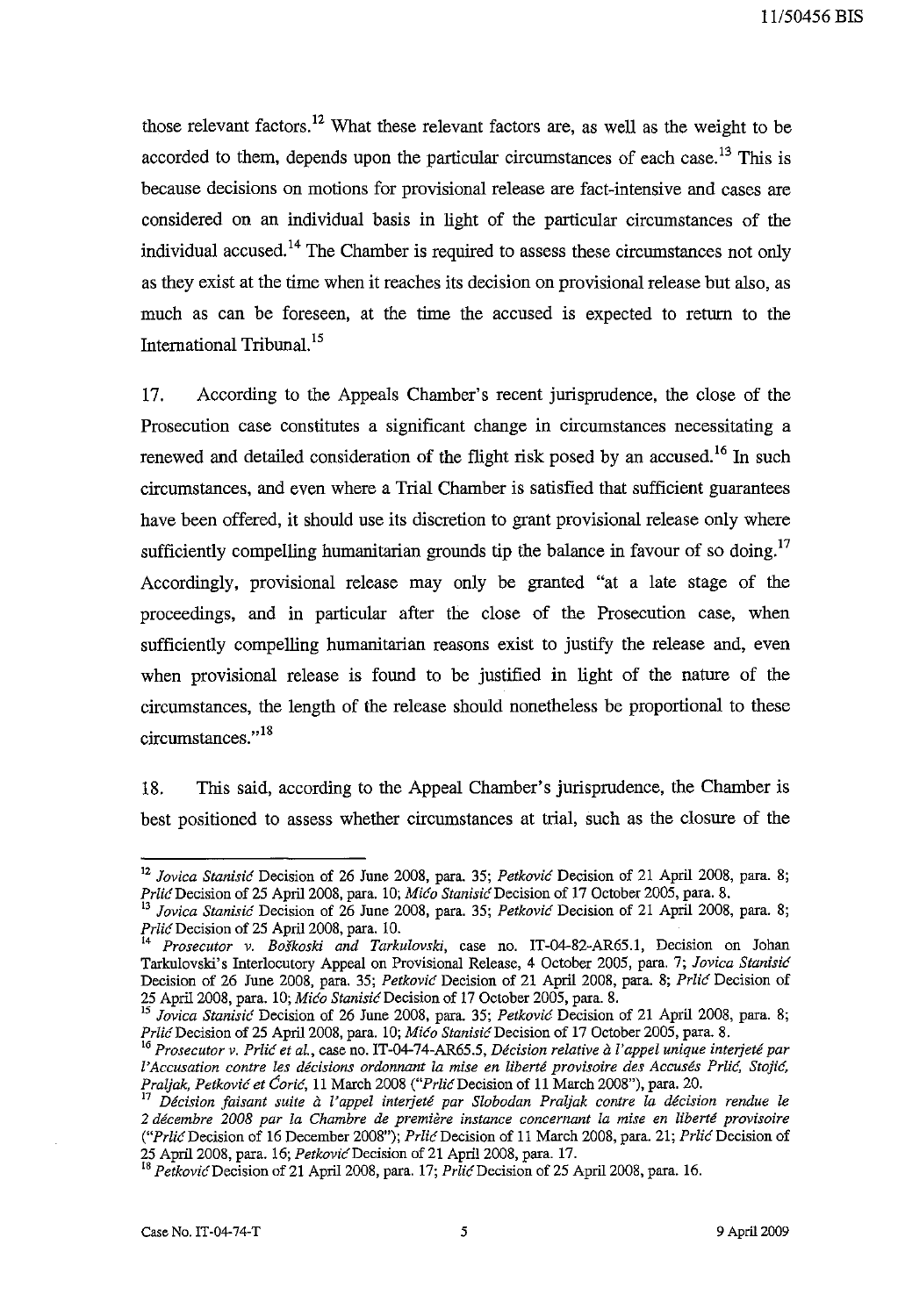Prosecution case, have increased the flight risk of an accused during provisional release.<sup>19</sup>

# **IV. SUBMISSIONS OF THE PARTIES**

19. In support of the Motion of 17 March 2009, the Prlic Defence contends that concern for the respect of the Accused Prlić's fundamental rights argues in favour of the Accused's provisional release.<sup>20</sup> More specifically, the Prlic Defence alleges that holding the Accused Prlić in detention, where factors exist in favour of the Accused's provisional release, violates the Accused Prlic's right to be presumed innocent and receive a fair trial.<sup>21</sup> In addition, the Prlic Defence argues that holding the Accused Prlić in detention for a lengthy period also violates the Accused's fundamental rights and runs counter to international human rights standards. $^{22}$ 

20. Furthermore, the Prlic Defence argues that Rule 65 of the Rules places no temporal limitations on motions for provisional release and that, as a consequence, the provisional release of an accused is conceivable during trial proceedings, as well as during judicial recess periods.<sup>23</sup> The Prlic Defence relies upon a 1999 report by the Expert Group to Conduct a Review of the Effective Operation and Functioning of the Tribunal, which recommends that accused persons be granted provisional release during trial, and upon the Tribunal's jurisprudence which has *inter alia* granted some accused persons periods of provisional release during the pre-trial phase.<sup>24</sup> The Prlić Defence goes on to add that were the Chamber to grant the Motion of 17 March 2009 the Accused's provisional release would not disrupt the trial proceedings and, in this regard, also underscores that the Accused Prlie has expressly and in writing waived his right to be present at trial.<sup>25</sup> Relying mainly upon the Statute of the Special Tribunal for the Lebanon, the Prlie Defence further argues that a trial *in absentia* may be held where an accused has expressly agreed that the trial may be held in his

<sup>&</sup>lt;sup>19</sup> Milutinović Decision of 17 October 2005, para. 15.

<sup>20</sup> Motion of 17 March 2009, para. 1.

 $21$  Motion of 17 March 2009, paras. 1 and 2.

 $22$  Motion of 17 March 2009, paras. 3-5.

 $23$  Motion of 17 March 2009, paras. 6-7.

<sup>24</sup> Motion of l7 March 2009, paras. 7 and 9.

<sup>&</sup>lt;sup>25</sup> Motion of 17 March 2009, paras. 8 and 12.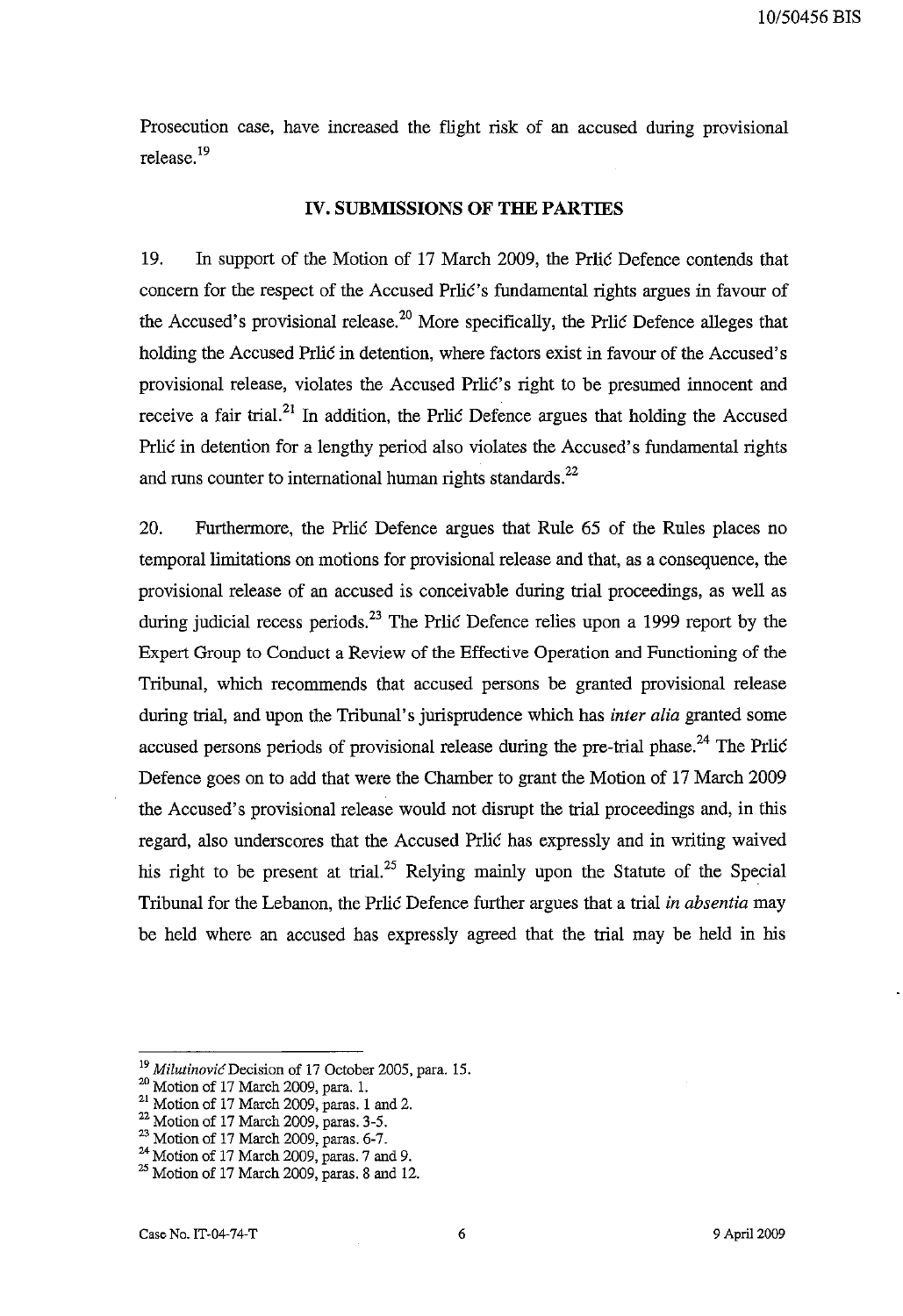absence and where the accused has been given prior notice of the proceedings against him by the Tribunal. $^{26}$ 

21. The Prlic Defence also submits that provisionally releasing the Accused Prlic would optimise his involvement in the preparation of his case by, amongst other things, enabling him to both follow the trial and conduct research for his defence team on the Internet.<sup>27</sup> The Prlic Defence thus asserts that provisionally releasing the Accused Prlic would increase the Accused's engagement and involvement in the preparation of his case whilst affording the United Nations the opportunity to reduce the costs incurred in trying him and, in particular, in keeping accused in detention during trial.<sup>28</sup>

22. In closing, the Prlic Defence challenges the legal foundation of the "sufficiently compelling humanitarian reasons" requirement – as a precondition for granting an accused provisional release - set by the Appeals Chamber in its decision of 21 April 2008, and also argues that there is no legal basis for the requirement in customary international law.<sup>29</sup> The Prlic Defence likewise alleges that Rule 65(B) of the Rules does not require parties to demonstrate that there are sufficiently compelling humanitarian reasons to justify the provisional release of an accused.<sup>30</sup>

23. In its Response, the Prosecution opposes the Accused Prlic's provisional release on the ground, firstly, that the Prlic Defence has not shown that the Accused Prlic does not present a flight risk and, secondly, that the Prlic Defence has not identified any sufficiently compelling humanitarian reasons to justify the Accused's provisional release for the remainder of the trial. $31$ 

24. The Prosecution claims that the Prlic Defence has not shown that the Accused Prlic does not present any flight risk.<sup>32</sup> More specifically, the Prosecution asserts that the Prlic Defence's does not allude to the advanced stage of the proceedings and the Accused Prlic's conduct during prior periods of provisional release, especially when the Accused breached some of the conditions attached to the provisional release

<sup>26</sup> Motion of 17 March 2009, paras. 10-12.

<sup>27</sup> Motion of 17 March 2009, para. 13.

<sup>28</sup> Motion of 17 March 2009, para. 13.

<sup>29</sup> Motion of 17 March 2009, paras. 14-21.

<sup>30</sup> Motion of 17 March 2009, paras. 16-18.

<sup>&</sup>lt;sup>31</sup> Response, paras. 1-2.

<sup>&</sup>lt;sup>32</sup> Response, paras. 2, 6 and 13.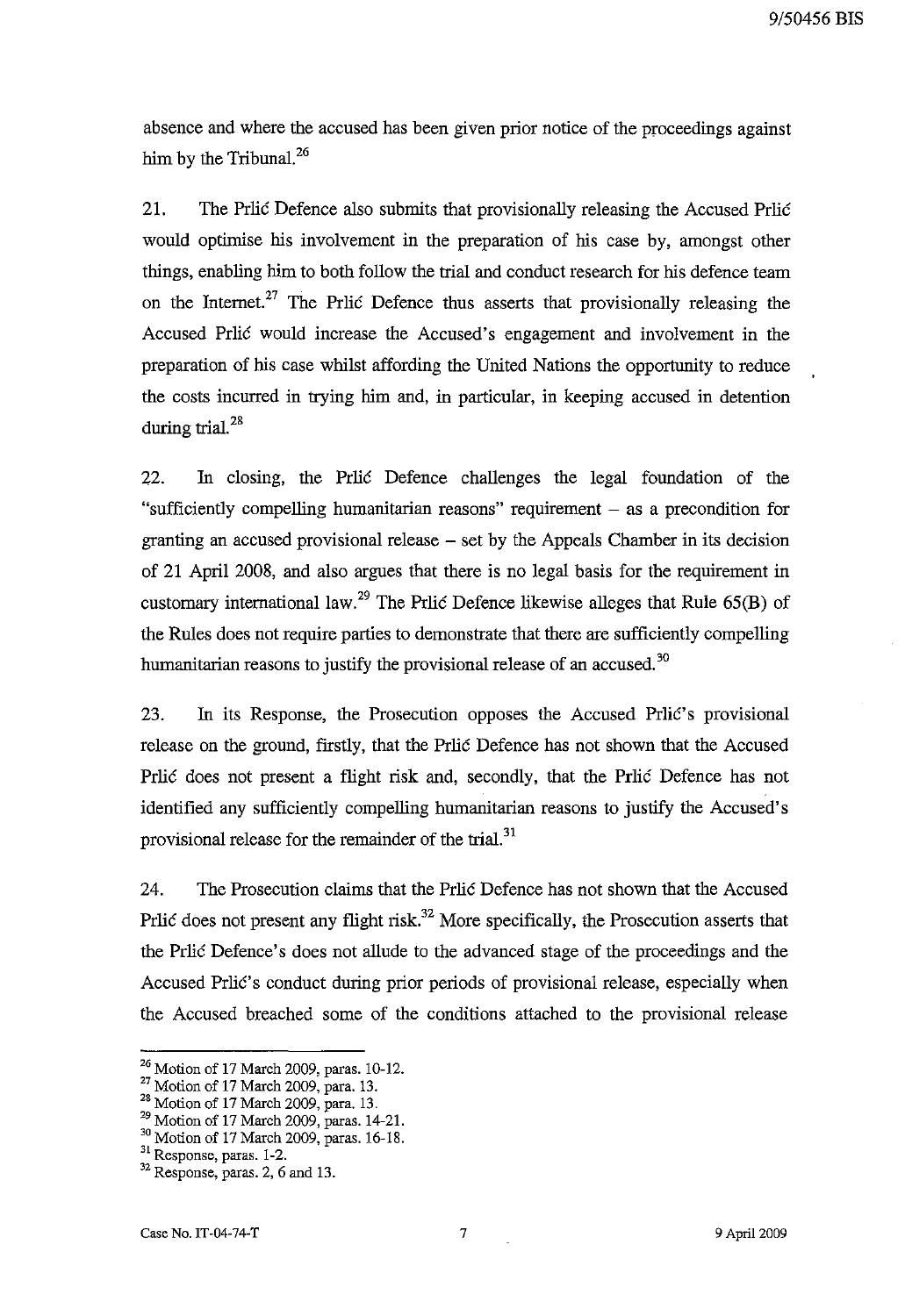orders, contribute to increasing the flight risk of the Accused.<sup>33</sup> The Prosecution further argues that the Accused Prlic's decision not to attend the trial and the very issue raised in the Motion of 17 March 2009 are suggestive of detachment on the part of the Accused from his own trial and are indicative of an increased flight risk of the Accused.<sup>34</sup>

25. Furthermore, the Prosecution contends that the Prlic Defence has failed to show that there are any sufficiently compelling humanitarian reasons to justify the Accused Prlic's provisional release, as required by the Tribunal's jurisprudence.<sup>35</sup> The Prosecution points out *inter alia* that the Prlic Defence has challenged the legal foundation of this standard.<sup>36</sup> The Prosecution states that the Appeals Chamber's jurisprudence stipulates that parties are required to show sufficiently compelling humanitarian reasons justifying provisional release in an accused's motion for provisional release. 37

26. In closing, the Prosecution alleges that neither the length of the trial nor the Accused Prlic's desire to be tried *in absentia* are sufficiently compelling humanitarian reasons to justify the provisional release of the Accused for a period of approximately twenty-one months, which moreover it views as excessive.<sup>38</sup> Further, the Prosecution underscores that provisionally releasing the Accused Prlić for such a lengthy period would likely undermine the international community's and the victims' perception of the Tribunal's proceedings and judgements.<sup>39</sup>

#### **V. DISCUSSION**

27. As a preliminary matter, the Chamber deems it necessary to make observations on the form of the Motion of 17 March 2009. The Chamber therefore notes that Annex 1 of this Motion repeats paragraphs 6 to 16 of the Request of 2

<sup>&</sup>lt;sup>33</sup> Response, para. 6; Decision on Motion for Provisional Release of the Accused Prlić, confidential with confidential annex, 10 December 2008 ("Prlic Decision of 10 December 2008"), para. 33; Prlic Decision of 10; Reasons for Decision on Prosecution's Appeal of the Trial Chamber's 10 December 2008 Decision on Prlic Provisional Release During Winter Recess and Corrigendum, public, 20 January 2009 ("PrlicDecision of 20 January 2009"), para. 10.

**<sup>34</sup> Response, para. 7.** 

 $35$  Response, paras. 2, 9 and 13.

<sup>36</sup> Response, para. 9.

<sup>&</sup>lt;sup>37</sup> Response, paras. 10 and 11.

<sup>&</sup>lt;sup>38</sup> Response, paras. 3 and 12.

<sup>39</sup> Response, para. 12.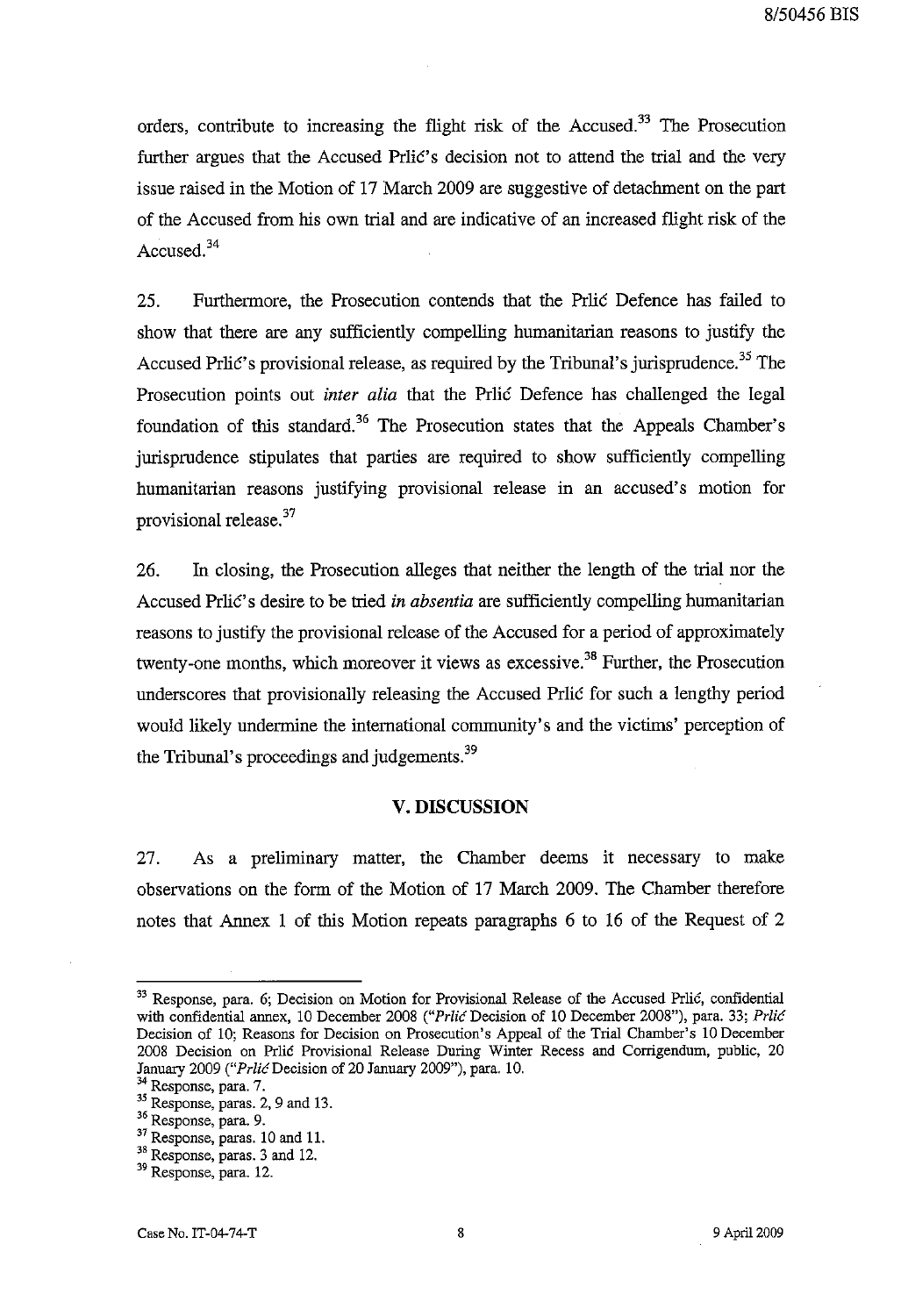March 2009.<sup>40</sup> The Chamber also notes that the Prlic Defence added three supplementary paragraphs to Annex 1 of the Motion of 17 March 2009. An analysis of the content of this Annex reveals that in it the Prlic Defence expands on arguments relating to the facts, and notably to the factual context of the Accused Prlic's motion for provisional release.<sup>41</sup>

28. Furthermore, the Chamber notes that Annex 2 of the Motion of 17 March 2009 repeats paragraphs 1 to 5 of the Request of 2 March 2009.<sup>42</sup> In this regard, the Chamber notes that Annex 2 of the Motion of 17 March 2009, which concerns in particular the criteria for provisional release pursuant to Rule 65 of the Rules, contains legal arguments.<sup>43</sup>

29. The Chamber recalls that point 6 of the Tribunal's Practice Direction on the Length of the Briefs and Motions dated 16 September  $2005^{44}$  ("Directive of 16 September 2005") expressly states that "[a]n appendix or book of authorities will not contain legal or factual arguments, but rather references, source materials, items from the record, exhibits, and other relevant, non-argumentative material".<sup>45</sup> Furthermore, the Chamber recalls, firstly, its oral Decision of 9 March 2009, denying the Motion of 2 March 2009 as it relates to the request to exceed the word limit, and instructed the Prlic Defence to file a fresh motion respecting the authorised word limit,  $46$  and secondly, it's oral decision of 16 March 2009, in which it denied the Prlic Defence Request for Reconsideration and again instructed the Prlic Defence to file a fresh motion for the Accused Jadranko Prlic's provisional release that did not exceed the 3,000-word authorised  $\text{limit.}^{47}$ 

30. The Chamber holds that Annexes 1 and 2 of the Motion of 17 March 2009 infringe point 6 of the Directive of 16 September 2005, and finds that by including these two annexes in this Motion, the Prlic Defence breached the Chamber's Decisions of 9 and 16 March 2009. The Chamber deplores the step taken by the Prlic Defence and deems it therefore unnecessary to examine the content of Annexes 1 and

 $40$  Request of 2 March 2009, paras. 6-16; Motion of 17 March 2009, Annex 1.

<sup>&</sup>lt;sup>41</sup> Motion of 17 March 2009, Annex 1.

 $42$ <sup>42</sup> Request of 2 March 2009, paras. 1-5; Motion of 17 March 2009, Annex 2.

<sup>43</sup> Motion of 17 March 2009, Annex 2.

<sup>44</sup> Direction of 16 September 2005, point 6.

 $^{45}$  Practice Direction on the Length of Briefs and Motions, 16 September 2005.

<sup>46</sup>T(F), 9 March 2009, pp. 37802-37803.

<sup>47</sup> T(F), 16 March 2009, p. 37987.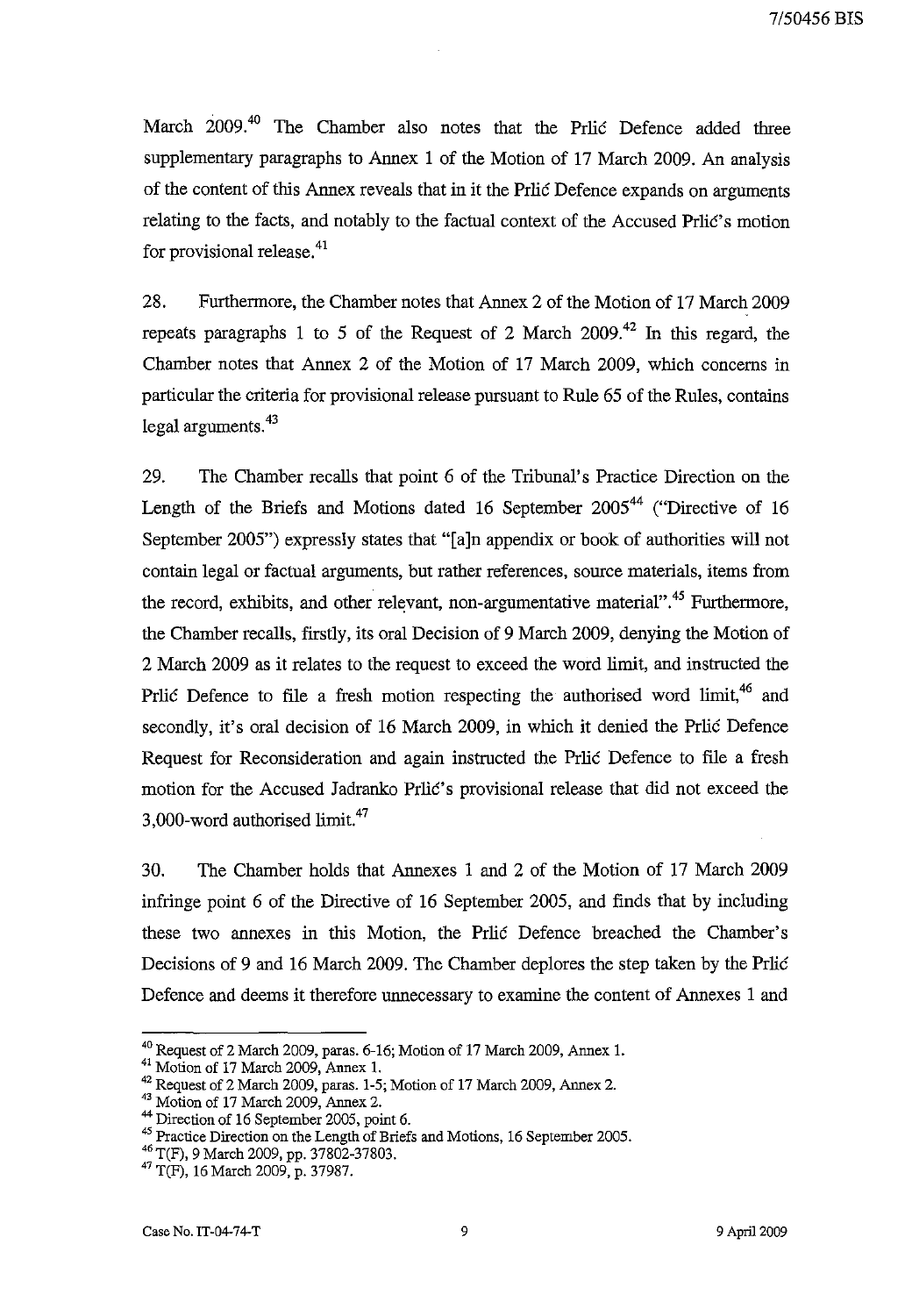2 of the Motion of 17 March 2009. The Chamber wishes furthennore to underscore the need for the parties to scrupulously respect the fonnal obligations of the Tribunal's Rules and directives.

31. Having regard to the subject of the Motion of 17 March 2009, the Chamber notes firstly that, pursuant to Rule 65 (B) of the Rules, the Government of the Kingdom of the Netherlands, the host country, infonned the Chamber in a letter dated 18 March 2009 that it did not object to the procedure related to the possible provisional release of the Accused Prlic.<sup>48</sup>

32. In a letter dated 16 February 2009, the Government of the Republic of Croatia provided guarantees that if a motion for provisional release were granted by the Chamber, the Accused Prlic would not influence or pose a threat to victims, witnesses or any other person during his provisional release and that he would return to The Hague on the date ordered by the Chamber.<sup>49</sup>

33. The Chamber recalls that in order to assess whether the conditions set out in Rule 65 (B) of the Rules have been met, it must take into consideration all the relevant factors that a reasonable Trial Chamber would have been expected to take into account before coming to a decision.<sup>50</sup> In this case, the Chamber must also take into consideration the fact that the Accused Prlic voluntarily surrendered to the Tribunal.

34. Furthennore, even if the close of the Prosecution case constitutes, according to the Appeals Chamber, a siguificant change in circumstances necessitating a renewed and detailed consideration of the flight risk posed by an accused,  $51$  the Chamber notes that, despite the importance of the recent close of the presentation of the Accused Prlic's case on 15 January 2009, there were no notable developments in the trial since the 98 *bis* decision that would suggest an increased flight risk on the part of the Accused Prlic.

<sup>&</sup>lt;sup>48</sup> Letter from the Ministry of Foreign Affairs of the Netherlands regarding the provisional release of Jadranko Prlic dated 18 March 2009.

<sup>&</sup>lt;sup>49</sup> Letter from the Ministry of Justice of the Republic of Croatia dated 16 February 2009, appended as Annex 3 to the Motion of 17 March 2009.

*<sup>50</sup> Mica Stanisic* **Decision, para. 8;** *Jovica Stanisic* **Decision, para. 35;** *Petkovic* **Decision, para. 8;**  *PrlicDecision* of 25 April 2008, para. 10.

S! *PrlicDecision* of 11 March 2008, para. 20.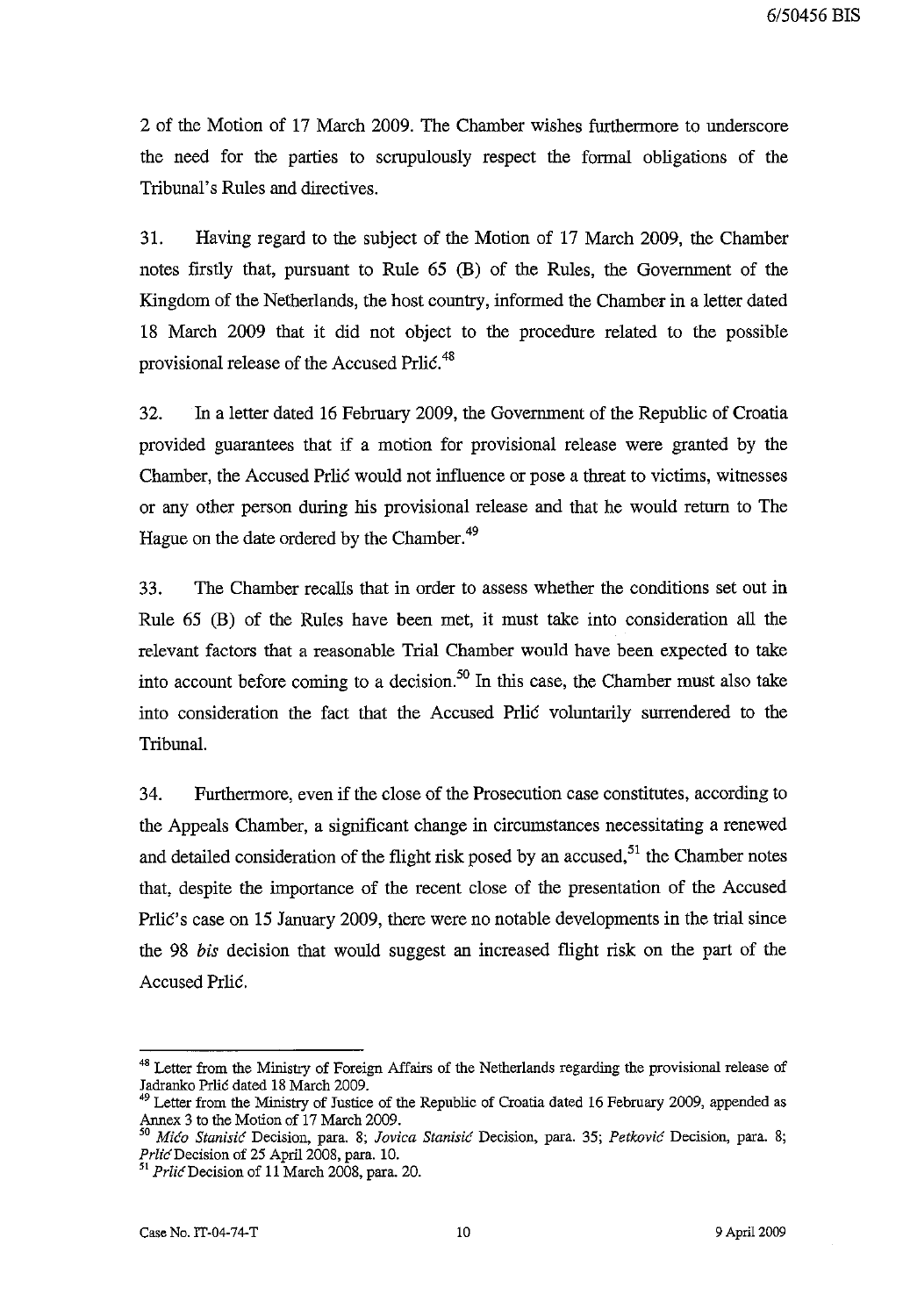35. The Chamber recalls, however, that it is bound by the Prlic Decision of 20 January 2009 in which the Appeals Chamber found that the recurrent breach by the Accused Prlić of one of the conditions attached to the provisional release orders, namely the condition prohibiting an Accused to have contact with potential witnesses during the provisional release period, puts into doubt the reliability of the Accused Prlic to abide by the conditions attached to the provisional release orders and is not without effect on the flight risk of the Accused and the influence that he might exert on potential witnesses.<sup>52</sup> In light of the *Prlic* Decision of 20 January 2009, the Chamber can only dismiss the argument put forth by the Prlić Defence on the nonexistence of a flight risk for the Accused Prlic.<sup>53</sup>

36. Furthermore, according to the Appeals Chamber, with regard to the stage reached in the case and the close of the Prosecution case, it is the duty of the Chamber to determine whether the humanitarian reasons put forth by the Prlić Defence are sufficiently compelling to justify the provisional release of the Accused Prlić.<sup>54</sup>

37. **In** this regard, the Chamber finds that the Prli6 Defence did not provide sufficiently compelling humanitarian reasons to support its Motion of 17 March 2009.55 The Chamber notes moreover that in the Motion of 17 March 2009, the Prli6 Defence challenges the legal basis of the criteria for sufficiently compelling humanitarian reasons set out by the Appeals Chamber in its Decision of 21 April 2008.<sup>56</sup>

38. The Chamber finds furthermore that the Prli6 Defence did not challenge the legal basis of the criteria for sufficiently compelling humanitarian reasons in its Motion for provisional release of the Accused Prlić during the 2008-2009 court winter recess, filed confidentially on 23 October 2008.<sup>57</sup>

39. In its response, the Prosecution noted that the Prli6 Defence did not raise sufficiently compelling humanitarian reasons in support of its Motion of 17 March

<sup>52</sup>*Prlic* Decision of 20 January 2009, paras. 10 and 11.

<sup>53</sup> Motion of 17 March 2009, para. 12.

*<sup>54</sup> Petkovic* Decision, para. 17; *Prlic* Decision of 25 April 2008, para. 16.

<sup>55</sup> Motion of 17 March 2009, paras. 14-21.

<sup>56</sup> Motion of 17 March 2009, paras. 14-21.

 $57$  Jadranko Prlić's Motion for Provisional Release, confidential with confidential annexes, 23 October 2008, para. 24.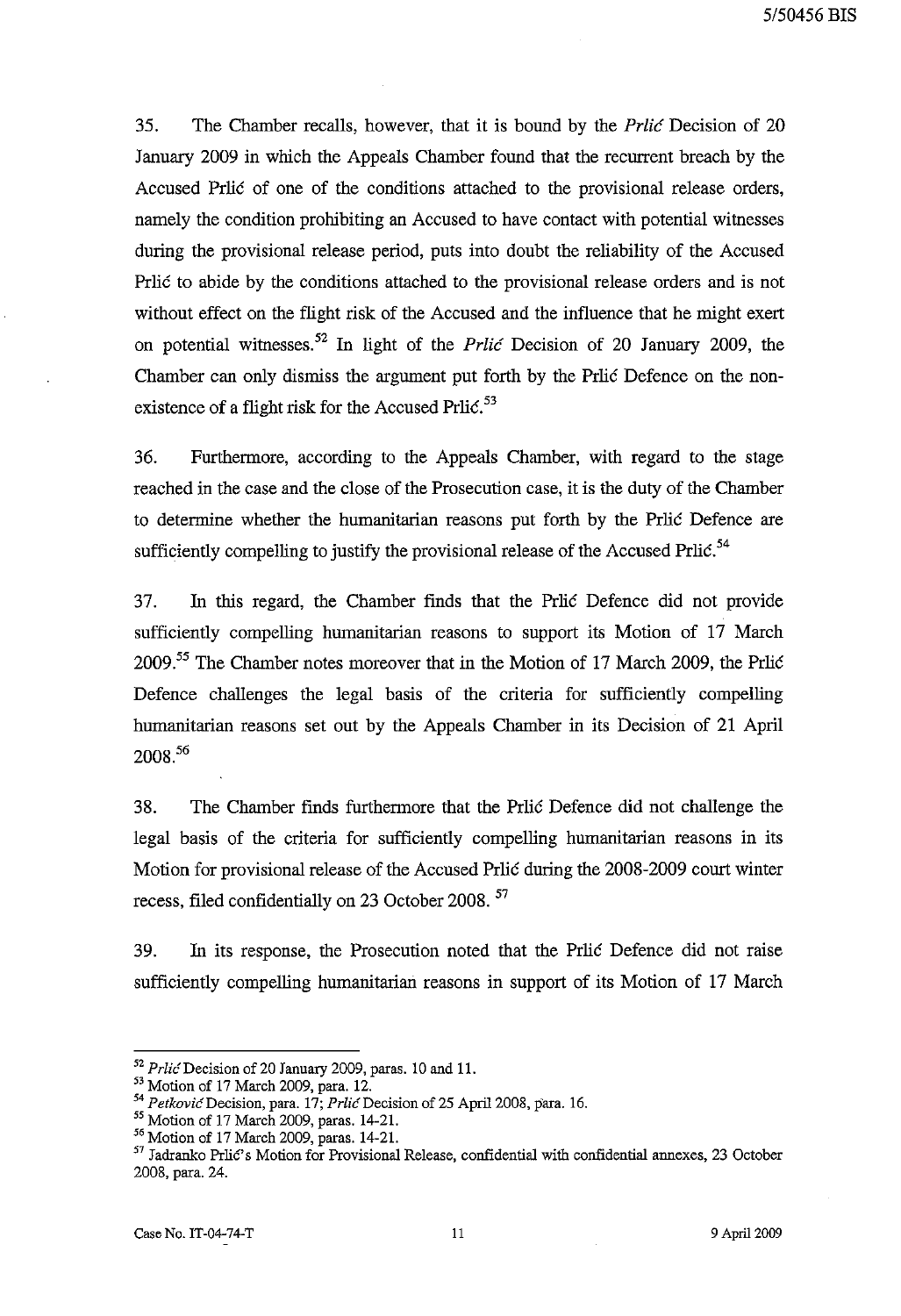$2009<sup>58</sup>$  and that the Prosecution in particular cited the *Prlic* Decision of 16 December 2008 and the Prlic Decision of 20 January 2009, in which the Appeals Chamber establishes the criteria for sufficiently compelling humanitarian reasons and stipulates that the parties must establish sufficiently compelling humanitarian reasons to justify the provisional release of an Accused. 59

40. The Chamber finds that the Prlic Defence did not provide sufficiently compelling humanitarian reasons in support of its Motion of 17 March 2009, as required by Tribunal jurisprudence, and deems therefore that there is no need to decide on the issue of proportionality of the length of the provisional release requested by the Prlic Accused in this Motion.

41. Having regard further to the argument put forth by the Prlic Defence in the Motion of 17 March 2009 suggesting that provisionally releasing the Accused Prlic would increase this Accused's involvment in the preparation of his trial,  $60$  the Chamber holds, *a contrario,* that only the presence of the Accused Prlic in court guarantees his active participation in the trial, notably by direct interaction with his defence counsel.

42. Furthermore, the Chamber notes the arguments put forth by the Prlic Defence relating to the right of the Accused Prlic to be presumed innocent and to the respect of his fundamental rights and the guarantees contained in international human rights instruments.<sup>61</sup> The Chamber acknowledges that a review of a motion for provisional release of an accused during his trial could be based on substantially different legal considerations if it were to be reviewed in light of the jurisprudence of the European Court of Human Rights. As an example, the Chamber underscores that pursuant to Article 5(3) of the European Convention on Human Rights ("ECHR"), detention of an accused during his trial constitutes an exception and not the rule.<sup>62</sup> The Chamber notes, however, that in this instance, the European Court of Human Rights proceeds, in its evaluation of alleged violations of Article 5(3) of the ECHR, with an *in concreto*  analysis of the decisions of national jurisdiction relating to the motions for provisional

**<sup>58</sup> Response, para. 2.** 

<sup>59</sup> Response, paras. 8-11; *PrlicDecision* of 16 December 2009, para. 15; *PrlicDecision* of 20 January 2009, para. 10.

<sup>60</sup> Motion of 17 March 2009, para. 13.

<sup>61</sup> Motion of 17 March 2009, paras. 1-5.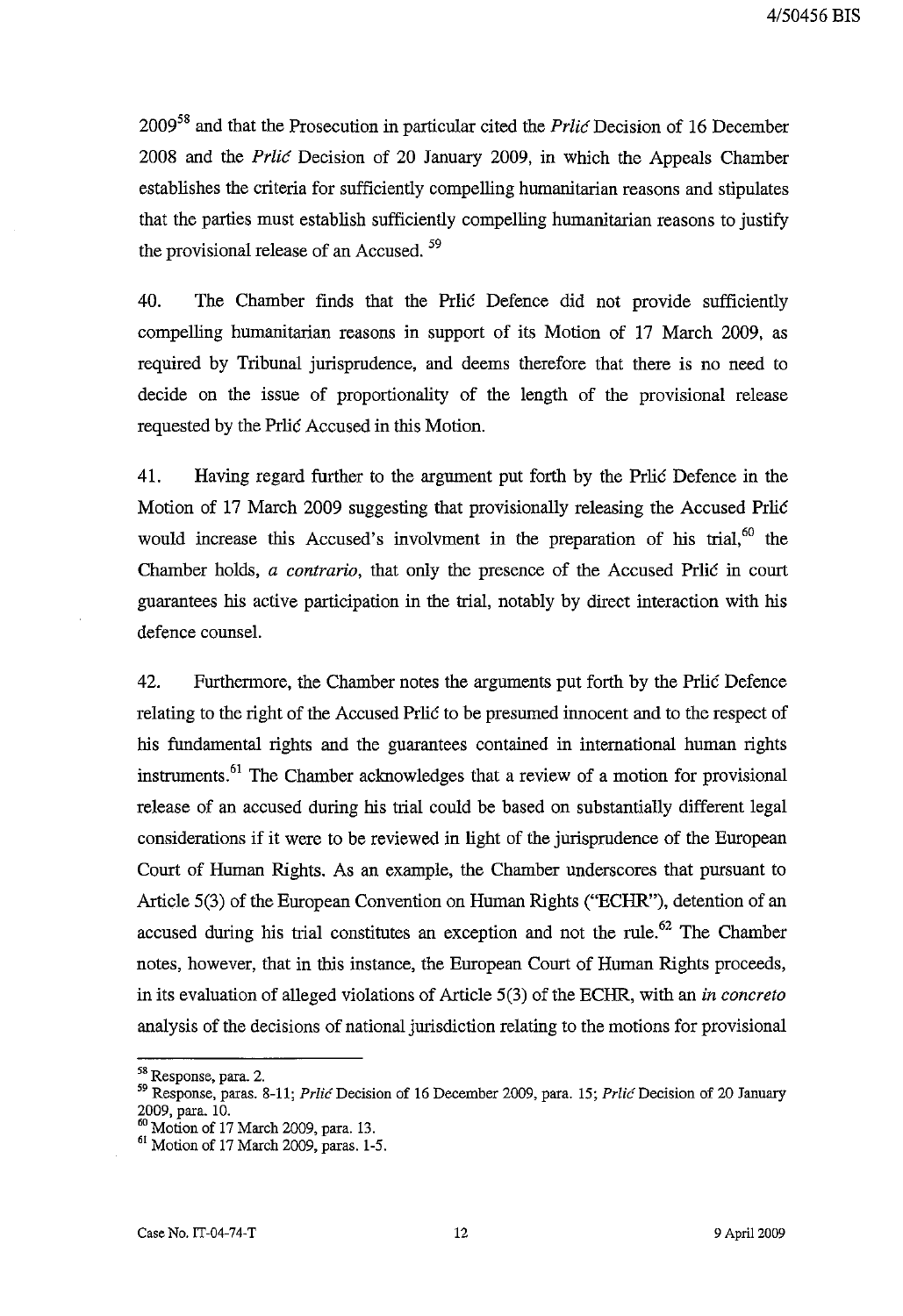*3/50456* BIS

release and to an *in concreto* review of the grounds invoked by the applicants in support of their motion before the European Court of Human Rights.<sup>63</sup> Therefore, this in *concreto* analysis allowed the European Court of Human Rights (and previously the European Commission for Human Rights) to determine, for each case submitted to them, the violations or non-violations of Article 5 (3) arising from the duration of the provisional detention.<sup>64</sup> In this instance, the Chamber notes, however, that it is bound in its review by the Tribunal's legal framework, namely the Statute of the Tribunal and the Rules as interpreted by the Appeals Chamber, which considers *inter alia* the gravity of the crimes with which the Accused are charged. Therefore, the Chamber recalls that in view of the legal framework specific to the Tribunal, particularly the Decision of the Appeals Chamber of 28 July 2008, an Accused who files a motion for provisional release is required to provide sufficiently compelling humanitarian reasons to justify his provisional release.

43. Consequently, in view of the strict criteria imposed by the Appeals Chamber in this case and the conclusions of the Chamber on the absence of sufficiently compelling humanitarian reasons in the Motion of 17 March 2009, the Chamber finds that it is unable to disregard the criteria of the Appeals Chamber and to review the merits of a motion for provisional release that is principally based on the guarantees envisaged by various international instruments for the protection of human rights, as suggested by the Prlic Defence in the Motion of 17 March 2009.

44. Moreover, the Chamber finds that the provisional release of the Accused Prlic for the remainder of the trial would not be without negative effect on the proper conduct of the trial. The provisional release of an accused for an indeterminate period of time during his trial gives rise, particularly where there are mUltiple accused, in an inherent risk of unfairness to the treatment of the accused. The Chamber points out

 $62$  Council of Europe, Convention for the Protection of Human Rights and Fundamental Freedoms, as amended by Protocol No. 11 (''ECHR''), 4 November 1950, Article 5(3).

<sup>63</sup> European Court of Human Rights, *Case of Gabriel Woukam Moudefo* v. *France,* Commission Report of 8 July 1987 (Application no. 10868/84), paras. 70 and 71; *Case of Letellier* v. *France,* 26 June 1991 (Application no. 12369/86), paras. 33-53; *Case of Quinn* v. *France,* 22 March 1995 (Application no. 18580/91), paras. 50-56; *Case of McKay* v. *the United Kingdom,* 3 October 2006 (Application no. 543/03), paras. 42-43; *Case of Bykov* v. *Russia,* 10 March 2009 (Application no. 4378/02), paras. 62-63.

<sup>64</sup> European Court of Human Rights, *Case of Letellier* v. *France,* 26 June 1991 (Application no. 12369/86), paras. 52-53; *Case of Quinn* v. *France,* 22 March 1995 (Application no. 18580/91), paras. 50-56; *Case of McKay* v. *the United Kingdom,* 3 October 2006 (Application no. 543/03), paras. 48-51; *Case of Bykov* v. *Russia,* 10 March 2009 (Application no. *4378/02),* paras. 58-68.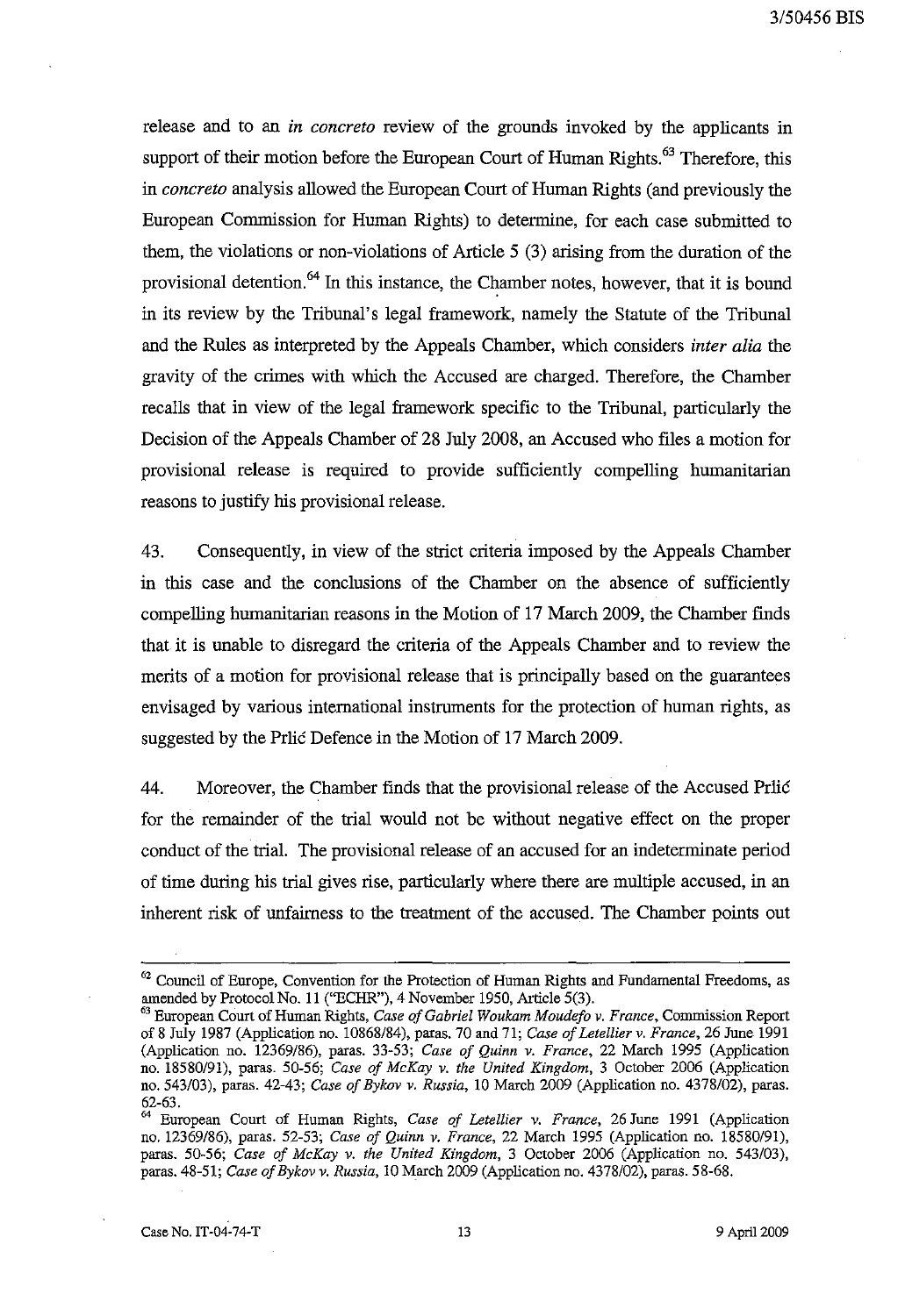that this unfairness would be reflected, *inter alia,* in the inevitably longer detention of accused whose cases were presented towards the end of the defence case. Consequently, these accused would not have the possibility of filing motions for provisional release for the remainder of the trial or for similar periods, which would result in flagrant unfairness in the treatment of the accused. Furthermore, the provisional release of an accused for an indeterminate period of time during his trial may not only seriously disrupt the proceedings but also affect the very legitimacy of the proceedings and of international justice, especially in the eyes of the victims of the alleged crimes.

45. Consequently, after a detailed review of the arguments put forth by the Prlic Defence in support of its Motion of 17 March 2009, the Chamber finds, firstly, that the reasons given by the Prlic Defence do not constitute sufficiently compelling humanitarian reasons, in terms of the Tribunal's jurisprudence, and that, secondly, these reasons do not conform to the Tribunal's legal framework, as defined by the Statute of the Tribunal and the Rules as interpreted by the Appeals Chamber, to justify the provisional release of the Accused Prlic for the remainder of the trial, namely an indeterminate period of approximately twenty-one months.